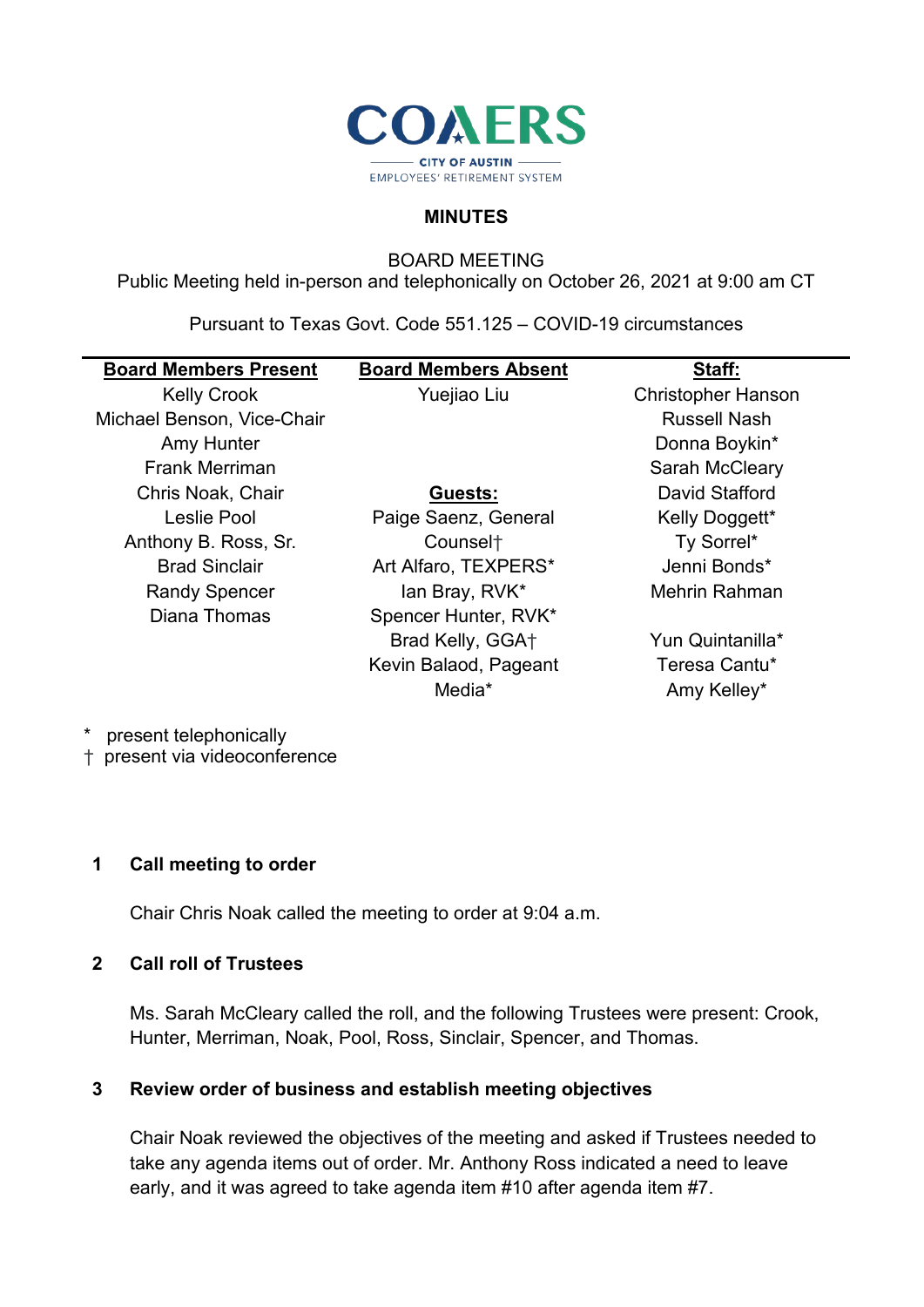## **4 Receive System member and public comments**

Chair Noak asked if there were any visitors who wished to make a public comment. There were none.

### **5 Discuss and consider Board meeting administration**

Trustees discussed the Board's approach to conducting in-person Board and Committee meetings, as well as the onboarding of new Trustees. The Board agreed to follow the Travis County/City of Austin guidelines for masking and other precautions, and to allow a voluntary disclosure of vaccination status by new Trustees pending approval by General Counsel.

## **6 Discuss and consider governance matters including: A. Roles and responsibilities of Board Committees**

After discussing the roles of the current committees, considering the recommendations by Global Governance Advisors, and reviewing proposed options, Trustees indicated they were most comfortable with Option "C", which adds a Legislative Committee, adds a Governance and Human Resources Committee, rolls the Disability Committee into the Benefits and Services Committee, moves the administrative budget from the Audit and Risk Committee to the Policy Committee, and establishes a Board policy review for the Policy Committee.

*Mr. Benson joined the meeting at 10:09 a.m.*

# **B. Board Skills Matrix**

Mr. Brad Kelly shared results of the Board Skills Assessment survey which was recently completed by Trustees. Trustees discussed the results. Mr. Kelly also discussed the creation of a Board Skills Matrix including technical skills and personal attributes. Mr. Kelly recommended that additional training be explored in the areas of actuarial matters, pension accounting, and custodial issues. There was also discussion of creating a Board Culture Statement. Trustees agreed the skills matrix should be repeated periodically.

Mr. Anthony Ross moved to approve the Board Skills Matrix as presented. Ms. Amy Hunter seconded, and the motion passed 10-0.

*Trustees took a break from 10:47 to 10:54 a.m.*

# **C. Board self-evaluation**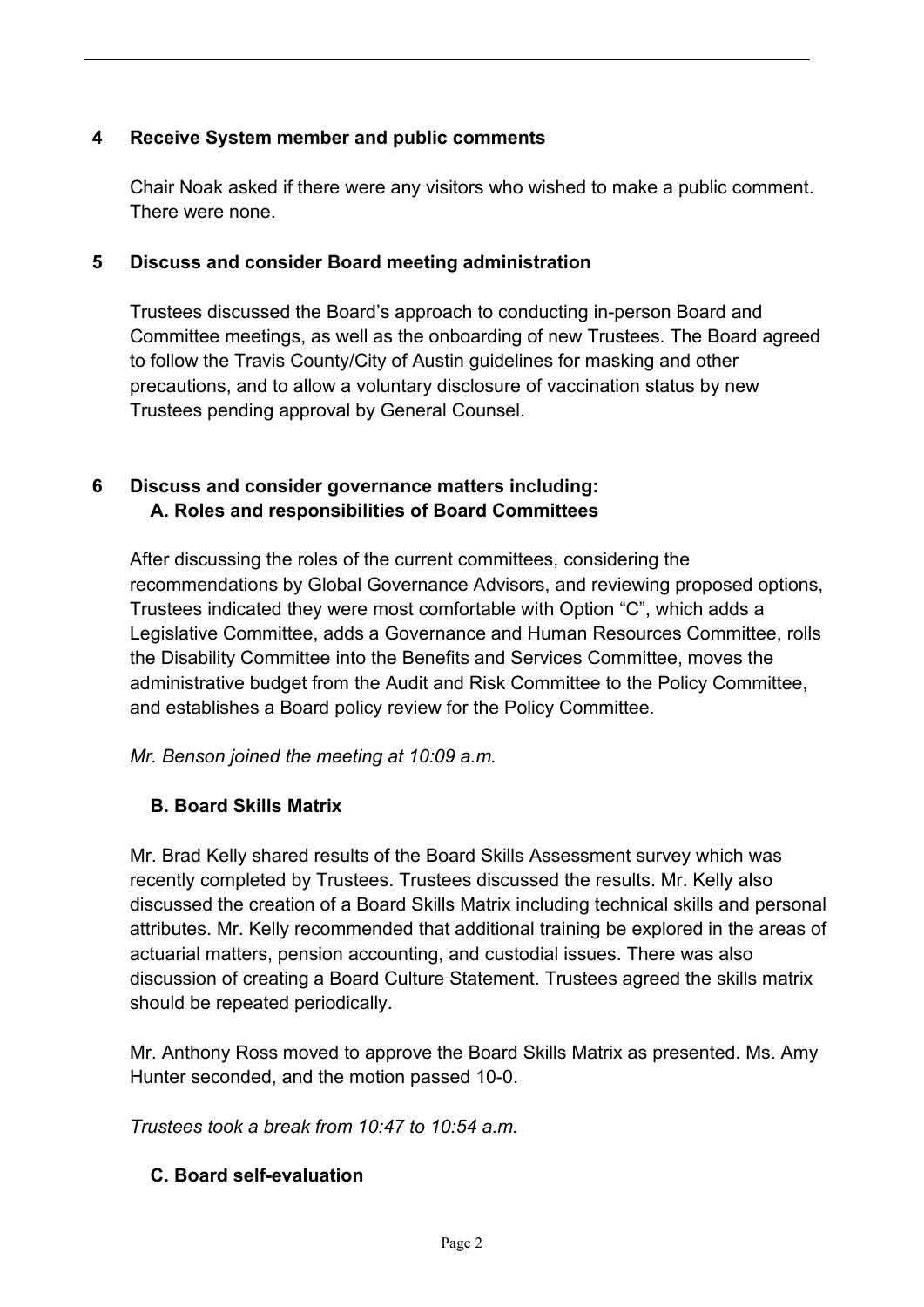Trustees discussed the strengths and weaknesses of the current board selfevaluation process. There was consensus to keep the same categories as previous years but to establish a scale of 1 to 5 for Trustees to rank each area prior to the evaluation and base their evaluation on the ranked answers. The Board directed Staff to update the evaluation document to incorporate the scale for each area of Board self-evaluation.

*Trustees took a break from 11:16 a.m. to 11:30 a.m.*

### **7 Discuss and consider strategic planning**

Mr. Hanson led the Trustees through a discussion on the current draft strategic plan, including the current proposed goals, objectives and key performance indicators for each goal. Trustees chose options for the wording of objectives and agreed on key performance indicators. Trustees also agreed the plan should be a five-year plan for years 2022 through 2026.

Mr. Hanson noted that COAERS management would review the key performance indicators and would draft and propose revisions to be presented at the December Board meeting.

*After agenda item #7, Trustees moved on to agenda item #10.* 

## **8 Discuss COAERS investment program, market secular trends, and horizon issues**

Mr. David Stafford gave Trustees an overview of secular investment trends that could impact the Fund over the longer term. Mr. Stafford discussed ways in which these trends could affect the Strategic Asset Allocation and the implementation of investment strategies. Mr. Stafford also presented on the use of external versus internal resources for the COAERS investment program. Mr. Spencer Hunter of RVK introduced Trustees to GIPS-compliant performance reporting, and Mr. Stafford noted that Staff is considering the use of GIPS-compliant performance reporting in the future.

### **9 Receive report on operational matters and initiatives**

Mr. Hanson updated Trustees on operational matters and reported that COAERS management was looking at a roadmap to 2030 for operations, investment management, service delivery, and information technology. Ms. Mehrin Rahman provided a demonstration of the recently redesigned website and the brand refresh of the online member portal MemberDirect.